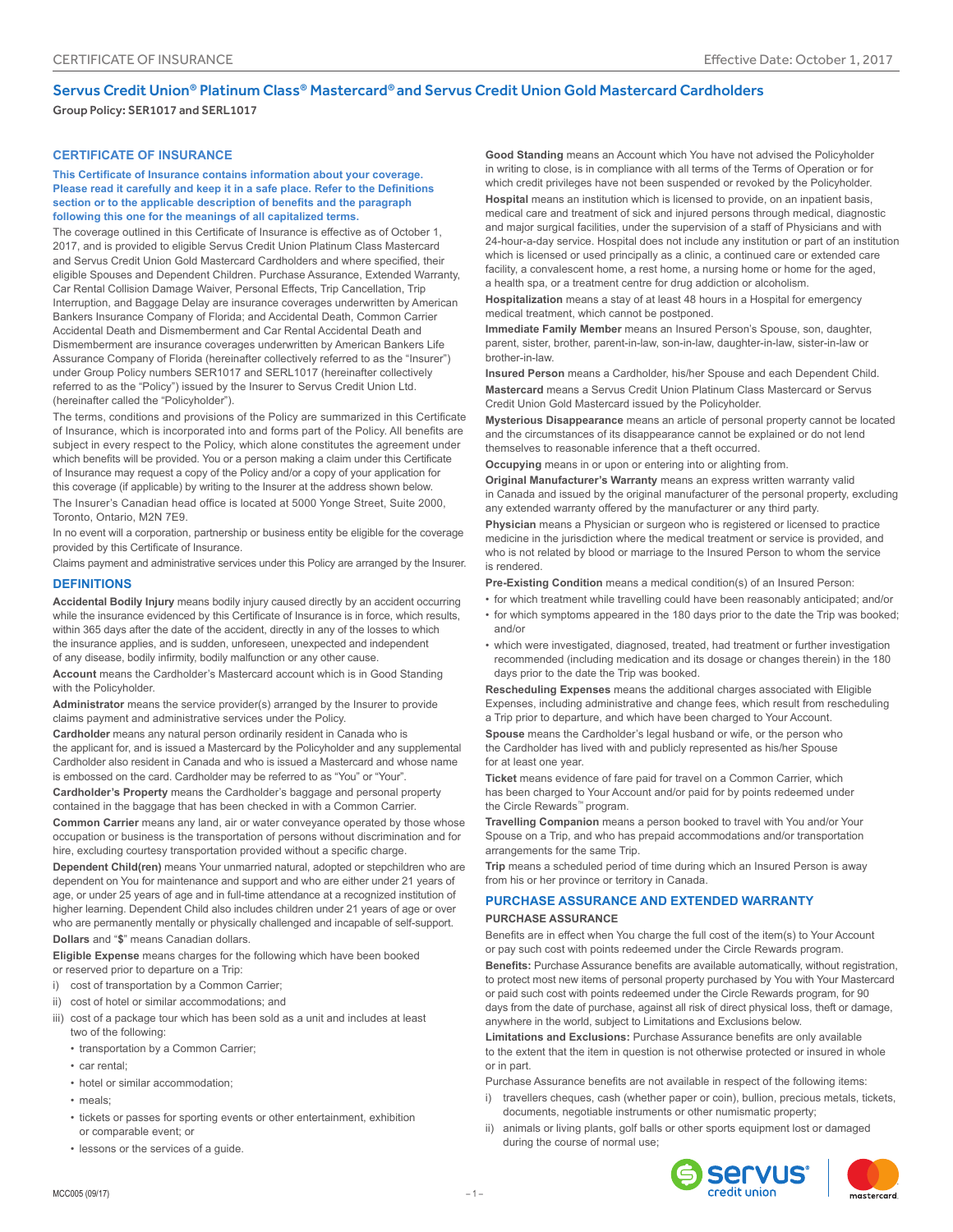- iii) mail order, internet, telephone purchase or any purchase being shipped until delivered and accepted by the Cardholder;
- iv) automobiles, motorboats, airplanes, motorcycles, motor-scooters, snowblowers, riding lawnmowers, golf carts, lawn tractors or any other motorized vehicles (except for miniature electrically powered vehicles intended for recreational use by children) or any of their respective parts or accessories;
- v) perishables such as food and liquor and/or goods consumed in use;
- vi) jewellery lost or stolen from baggage unless such baggage is hand carried under the personal supervision of the Cardholder or the Cardholder's travelling companion with the Cardholder's knowledge;
- vii) used or previously owned or refurbished items, including antiques, collectibles and fine arts;
- viii) items purchased and/or used by or for a business or for commercial gain;
- ix) losses caused by or resulting from fraud, misuse or lack of care, improper installation, hostilities of any kind (including war, invasion, rebellion or insurrection), confiscation by authorities, risks of contraband, illegal activities, normal wear or tear, flood, earthquake, radioactive contamination, Mysterious Disappearance, or inherent product defects; or
- x) bodily injury, property damage, consequential damages, punitive damages, exemplary damages and legal fees.

**Limits of Liability:** There is a maximum lifetime liability of \$60,000 per Account for the Purchase Assurance benefit.

You will be entitled to receive no more than the original purchase price of the protected item or that portion of the original purchase price as recorded on Your Mastercard sales receipt. Where the protected item is a part of a pair or set, You will receive no more than the value of the item lost or damaged regardless of any special value that the item may have as part of an aggregate purchase price of such pair or set. The Insurer, at its sole option, may elect to:

- i) repair, rebuild or replace the item lost or damaged (whether wholly or in part); or
- ii) pay You cash for the said item, not exceeding the original purchase price, the replacement price or the repair cost thereof, at the Insurer's discretion, and subject to the terms, exclusions and limits of liability set out in this Certificate of Insurance.

See General Provisions for Purchase Assurance and Extended Warranty Insurance below.

### **EXTENDED WARRANTY**

Benefits are in effect when You charge the full cost of covered new item(s) to Your Account or pay such cost with points redeemed under the Circle Rewards program. **Benefits:** Extended Warranty benefits provide You with double the period of repair services on eligible items to a maximum of two years and provide the same coverage afforded by the Original Manufacturer's Warranty.

Benefits are available automatically and without registration where the Original Manufacturer's Warranty does not exceed five years. Where the Original Manufacturer's Warranty exceeds five years, the item must be registered within five years from the date of purchase. (Refer to "Registration").

Extended Warranty benefits are limited to the lesser of the cost to repair or replace or the original purchase price of the item.

**Limitations and Exclusions:** The Extended Warranty benefit ends automatically upon the date when the original manufacturer ceases to carry on business for any reason whatsoever.

- The Extended Warranty benefit does not cover the following items:
- i) used items;
- ii) automobiles, motorboats, airplanes, motorcycles, motor-scooters, snowblowers, riding lawnmowers, golf carts, lawn tractors or any other motorized vehicles (except for miniature electrically powered vehicles intended for recreational use by children) or any of their respective parts or accessories;
- iii) items purchased and/or used by or for a business or for commercial gain; or
- iv) bodily injury, property damage, consequential damages, punitive damages, exemplary damages and legal fees.

Extended Warranty benefits apply to any parts and/or labour costs resulting from mechanical breakdown or failure of a covered item, or any other obligations that were specifically covered under the terms of the Original Manufacturer's Warranty. **Registration:** To register item(s) with an Original Manufacturer's Warranty of five years or more for the Extended Warranty benefit, call 1-877-699-1354. You must send copies of the following items within five years after the item is purchased to the Administrator:

- i) a copy of the original vendor sales receipt;
- ii) the "customer copy" of the Mastercard sales receipt;
- iii) serial number of the item; and
- iv) the Original Manufacturer's Warranty.

## **GENERAL PROVISIONS FOR PURCHASE ASSURANCE AND EXTENDED WARRANTY INSURANCE**

**Gifts:** Eligible items that You give as gifts are covered. In the event of a claim, You, not the recipient of the gift, must make the claim for benefits.

**Other Insurance:** Purchase Assurance and Extended Warranty coverage is in excess of all other applicable valid warranty, insurance, indemnity or protection available to You in respect of the item(s) subject to the claim. The Insurer will be liable only for the amount of loss or damage over the amount covered under such other insurance, indemnity, warranty or protection and for the amount of any applicable deductible, only if all such other coverage has been claimed under and exhausted and subject to the terms, exclusions and limits of liability set out in this Certificate of Insurance. This coverage will not apply as contributing insurance, notwithstanding any provision in any other insurance, indemnity or protection policies or contracts.

**Claim Procedures for Purchase Assurance and Extended Warranty:** You must keep original receipts and other documents described herein to file a valid claim. You must notify the Administrator immediately after learning of any loss or occurrence. Your failure to provide proof of loss within 90 days from the date of loss or damage may result in denial of the related claim.

You may obtain Purchase Assurance and/or Extended Warranty claim forms by calling 1-877-699-1354.

Prior to proceeding with replacement or repairs, You must obtain the Administrator's approval in order to ensure the eligibility for payment of Your claim. You must complete and sign a claim form which must contain the time, place, cause and amount of loss and include the following:

- i) the "customer copy" of the Mastercard sales receipt;
- ii) Your copy of the Account statement showing the charge;
- iii) the original vendor's sales receipt;
- iv) a copy of the Original Manufacturer's Warranty, (for Extended Warranty claims); and
- v) a police, fire, insurance claim or loss report or other third party report of the occurrence of the loss sufficient for determination of eligibility for the benefits hereunder.

In order to support Your claim You may be required to send, at Your own expense, the damaged item to the Administrator.

#### **Purchase Assurance and Extended Warranty Termination of Coverage:** Coverage ends on the earliest of:

- i) the date Your Account is cancelled, closed or ceases to be in Good Standing;
- ii) the date You cease to be eligible for coverage; and
- iii) the date the Policy terminates.

No coverage will be provided for items purchased after the Policy termination date. **Benefits available to Cardholder only:** Purchase Assurance and Extended Warranty coverage is available only to the benefit of the Cardholder. No other person or entity shall have any right, remedy or claim, legal or equitable to the benefits.

## **CAR RENTAL COLLISION DAMAGE WAIVER**

This coverage is in effect when You charge the full cost of the car rental to Your Account or pay such cost with points redeemed under the Circle Rewards program. **Eligibility:** You are eligible for Car Rental Collision Damage Waiver insurance coverage when You rent most private passenger vehicles on a daily or weekly basis for a period NOT to exceed 31 consecutive days, provided that:

- i) You initiate the rental transaction by booking or reserving the car rental with Your Mastercard and by providing Your Mastercard as payment guarantee prior to the time You take possession of the car; and
- ii) You decline the rental agency's Collision Damage Waiver (CDW) or Loss Damage Waiver (LDW), or similar provision; and
- iii) You rent the car in Your name, and charge the full cost of the car rental to Your Account or pay such costs with points redeemed under the Circle Rewards program.

**Benefits:** Subject to the terms, exclusions and limits of liability set out in this Certificate of Insurance, You are provided with protection against the amount for which You are liable to the rental agency up to the actual cash value of the damaged or stolen rental vehicle as well as any valid and documented loss of use, reasonable and customary towing charges and administration charges resulting from damage or theft occurring while the rental vehicle is rented in Your name. Benefits are limited to one vehicle rental during any one period.

In some jurisdictions the law requires the rental agencies to include CDW/LDW in the price of the vehicle rental. In these locations, CDW/LDW benefits under this Policy will only provide coverage for any deductible that may apply, provided all the requirements outlined in this Certificate of Insurance have been met and You have waived the rental agency's Deductible Waiver. No CDW/LDW premiums charged by the rental agencies will be reimbursed under this Policy. Rental vehicles which are part of pre-paid travel packages are eligible for benefits if the total for Your Trip was charged to Your Account or You pay such cost with points redeemed under the Circle Rewards program and all other requirements are met. 'Free Rentals'

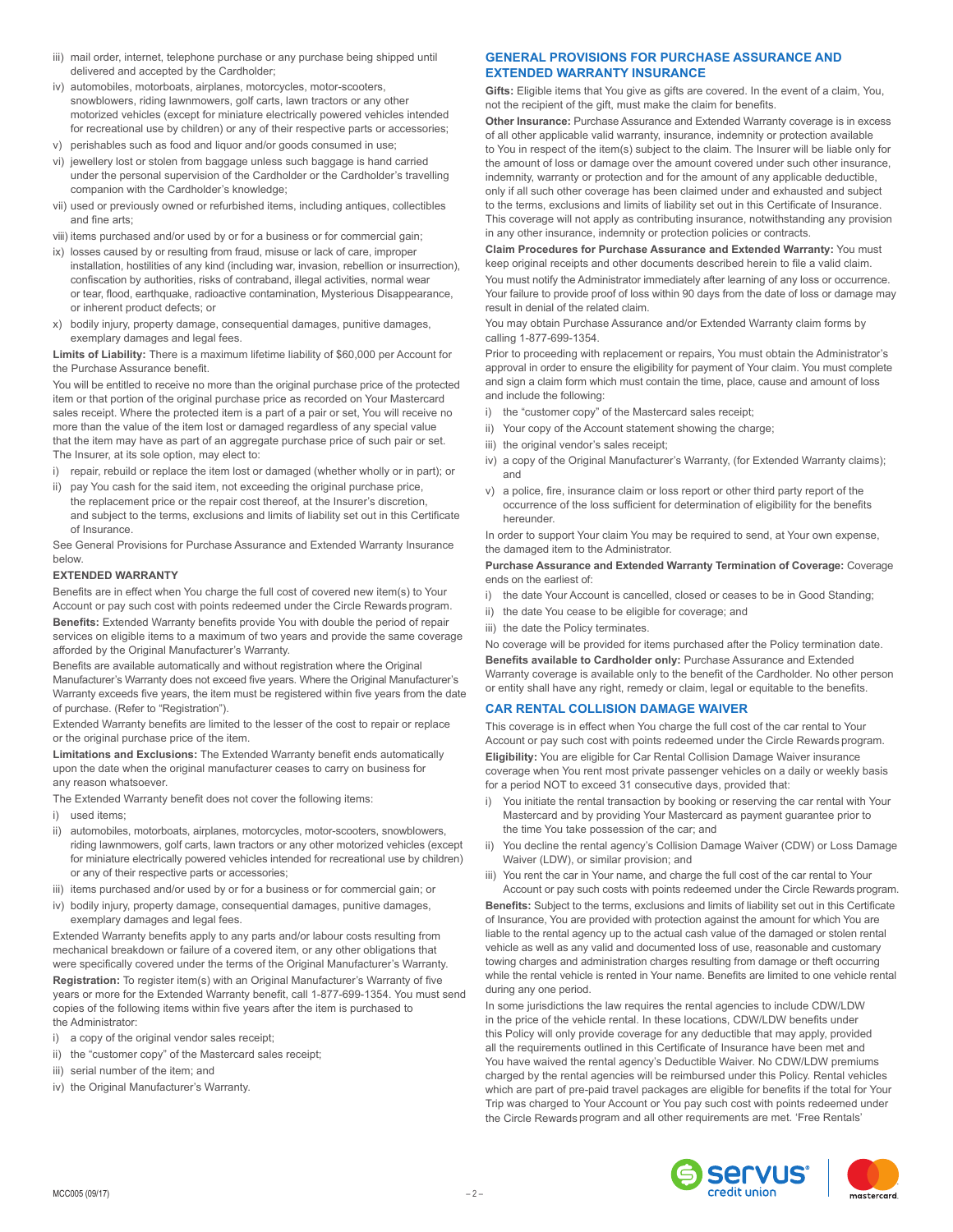are also eligible for benefits when received as the result of a promotion conditioned on Your making previous rentals, if each such previous rental met the eligibility requirements of this Certificate of Insurance.

This coverage is available on a 24-hour basis anywhere in the world, except where prohibited by law, or where the coverage is in violation of the terms of the rental contract in the jurisdiction in which it was formed. (See the section "Know before you go" for tips on how to avoid having use of this coverage challenged.)

## **This coverage does not provide any form of third party automobile property damage or personal injury liability insurance.**

**IMPORTANT:** Check with Your personal insurer and the rental agency to ensure that You and all other drivers have adequate personal property, personal injury and third party liability coverages. This Policy only covers loss or damage to a rental vehicle, as stipulated herein.

## **Know before you go**

- i) While Car Rental Collision Damage Waiver benefits provide coverage on a worldwide basis (except where prohibited by law), and the coverage is well received by car rental merchants, there is no guarantee that this coverage will be accepted at every car rental facility. Some rental agencies may resist Your declining their CDW/LDW coverage. They may try to encourage You to take their coverage. If You refuse, they may insist You provide a deposit. Before booking a car, confirm that the rental agency will accept Mastercard Car Rental Collision Damage Waiver without requiring a deposit. If they won't, find one that will, and try to get written confirmation. If booking Your trip through a travel agency, let them know You want to take advantage of Car Rental Collision Damage Waiver benefits and have them confirm the rental agency's willingness to accept this coverage. You will not be compensated for any payment You may have to make to obtain the rental agency's CDW/LDW.
- ii) Check the rental car carefully for scratches, dents and windshield chips, and point out any damage to the agency representative before You take possession of the car. Have them note the damage on the rental agreement (and take a copy with You), or ask for another vehicle.
- iii) If the vehicle sustains damage of any kind, immediately phone the Administrator at one of the numbers provided. Advise the rental agent that You have reported the claim and provide the Administrator's address and phone number. If loss appears to exceed \$1,000 You must also advise the police and request a police report. Do not sign a blank sales draft to cover the damage and loss of use charges.

**Coverage Period:** Insurance coverage begins as soon as the Cardholder or other person authorized to operate the rental car under the car rental agreement takes control of the vehicle, and ends at the earliest of:

- i) the time when the rental agency assumes control of the rental car, whether it be at its place of business or elsewhere;
- ii) the date on which Your Account ceases to be in Good Standing and/or Your Account privileges are suspended, revoked or otherwise terminated;
- iii) the date You cease to be eligible for coverage; and
- iv) the date the Policy terminates.

**Types of vehicles covered:** The types of rental vehicles covered include: cars, sport utility vehicles, pickup trucks (as defined below) and minivans (as defined below).

Minivans are covered provided they:

- i) are for private passenger use with seating for no more than eight occupants including the driver; and
- ii) are not to be used for hire by others.

Pickup trucks are covered provided they:

- i) do not exceed a "half-ton" rating (e.g. 150 or 1500 series not including "heavy-duty" models);
- ii) are used exclusively for personal use on maintained roads; and
- iii) are not used to transport cargo, push or tow anything.

Any damage to the pickup truck caused by moving or transporting goods or cargo is not covered.

## **Types of vehicles NOT covered:** Vehicles which belong to the following categories are NOT covered:

- any vehicle with a Manufacturer's Suggested Retail Price (MSRP), excluding taxes, over \$65,000 at the time and place of loss;
- vans (except as defined above);
- trucks (except as defined above);
- campers or trailers;
- off-road vehicles;
- motorcycles, mopeds or motorbikes;
- expensive or exotic vehicles;
- customized vehicles;
- antique vehicles:
- recreational vehicles; and
- leased vehicles.

An antique vehicle is one which is over 20 years old or its model has not been manufactured for 10 years or more.

Limousines that have been stretched or altered from the original factory design are excluded. However, standard production models of these vehicles that are not used as limousines are not excluded.

**Limitations and Exclusions:** Car Rental Collision Damage Waiver benefits do not cover any loss caused or contributed to by:

- operation of the vehicle in violation of the law or any terms of the car rental agreement;
- operation of the vehicle by any driver not authorized on the rental agreement at the time the rental is initiated;
- operation of the vehicle by any driver not in possession of a driver's license that is valid in the rental jurisdiction;
- operation of the vehicle on other than regularly maintained roads;
- alcohol intoxication and/or use of narcotics by the driver;
- nuclear reaction, radiation or radioactive contamination;
- damage to tires unless in conjunction with an insured cause;
- wear and tear, gradual deterioration, mechanical breakdown of vehicle;
- any damage caused by moving or transporting cargo;
- insects or vermin, inherent vice or damage;
- hostile or warlike action, insurrection, rebellion, revolution or civil war;
- seizure or destruction under quarantine or customs regulations or confiscation by any government or public authority;
- transporting contraband or illegal trade; or
- transportation of property or passengers for hire or any dishonest, fraudulent or criminal act committed by the Cardholder and/or any authorized driver.

### **Benefits DO NOT include coverage for:**

- vehicles rented for a period that exceeds 31 consecutive days, whether or not under one or more consecutive rental agreements;
- a replacement vehicle for which Your personal automobile insurance, car dealer, repair shop, or other party is covering all or part of the rental cost;
- loss or theft of personal belongings in the vehicle;
- cellular telephones, portable computers and communication devices;
- any amount payable by Your employer or employer's insurance coverage, if the rental car was for business purposes;
- expenses assumed, waived or paid or payable by the rental agency or its insurer; or
- third party liability (injury to anyone or anything inside or outside the vehicle).

**In The Event of Accident or Theft:** You must report a claim to the Administrator as soon as possible, and in all events certainly within 48 hours of the damage or theft having occurred. Call 1-877-699-1354 from Canada and the United States, or 613-634-6979 collect from elsewhere in the world. Failure to report a claim within 48 hours may result in denial of the claim or reduction of Your benefit. A customer service representative will take preliminary information and forward You a claim form. You will be required to submit a completed claim form including the following documentation:

- a copy of the driver's license of the person who was driving the vehicle at time of the accident;
- a copy of the loss/damage report You completed with the rental agency;
- a copy of a police report required when the loss results in damage or theft claimed over \$1,000;
- a copy of Your Mastercard sales draft, and Your statement of Account showing the rental charge:
- the front and back of the original opened and closed out rental agreement;
- a copy of the itemized repair estimate, final itemized repair bill and parts invoices; • original receipt(s) for any repairs for which You may have paid; and
- if loss of use is charged, a copy of the rental agency's complete daily utilization log from the date the car was not available for rental, to the date the car became available to rent.

Valid claims submitted with incomplete or insufficient documentation may not be paid.

## **CAR RENTAL ACCIDENTAL DEATH AND DISMEMBERMENT**

Benefits are in effect when You charge the full cost of the car rental to Your Account or pay for such cost with points redeemed under the Circle Rewards program. Coverage will be provided on the same terms, conditions, limitations and exclusions applicable to Car Rental Collision Damage Waiver (above) and Common Carrier Accidental Death & Dismemberment benefits (below), except that coverage is provided to any Insured Person (for this benefit including Spouse, Dependent Child(ren), parent, parent-in-law, sister or brother) who sustains an Accidental Bodily Injury while Occupying the covered rental car.

The applicable benefit specified for the resulting Loss (as defined below) will be paid in accordance with the following Schedule of Insurance.

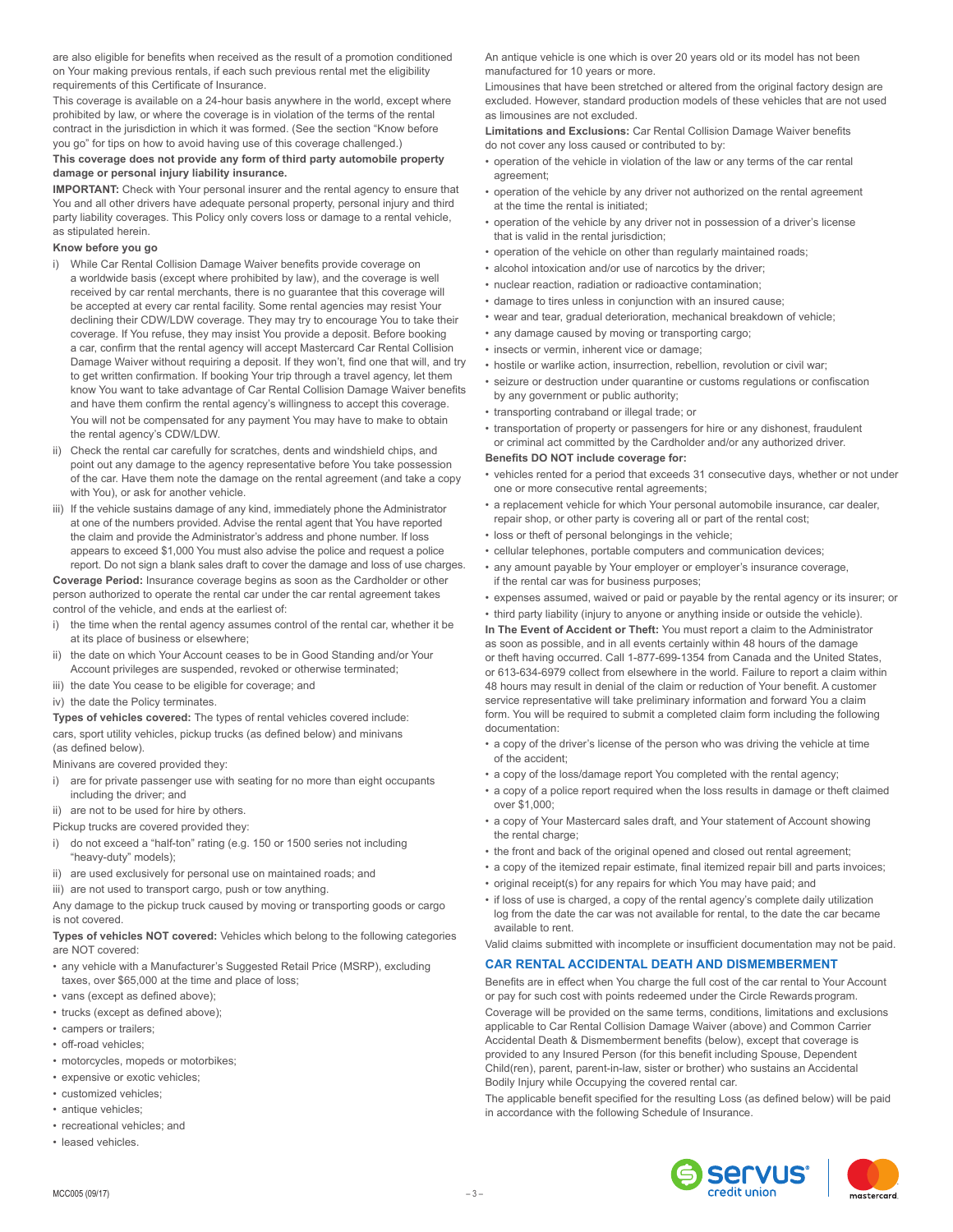#### **SCHEDULE OF INSURANCE**

| LOSS                                                            | <b>AMOUNT OF BENEFIT</b> |                        |
|-----------------------------------------------------------------|--------------------------|------------------------|
|                                                                 | Cardholder               | Each Other<br>Occupant |
| Loss of Life                                                    | \$200,000                | \$20,000               |
| Loss of Both Hands or Feet                                      | \$200,000                | \$20,000               |
| Loss of One Foot or One Hand and the Entire Sight<br>of One Eye | \$200,000                | \$20,000               |
| Loss of Sight of Both Eyes                                      | \$200,000                | \$20,000               |
| Loss of One Hand and One Foot                                   | \$200,000                | \$20,000               |
| Loss of Speech and Hearing                                      | \$200,000                | \$20,000               |
| Loss of One Hand or One Foot                                    | \$100,000                | \$10,000               |
| Loss of Sight of One Eye                                        | \$100,000                | \$10,000               |
| Loss of Speech                                                  | \$100,000                | \$10,000               |
| Loss of Hearing                                                 | \$100,000                | \$10,000               |
| Loss of Thumb and Index Finger on the Same Hand                 | \$50,000                 | \$5,000                |

- i) the maximum benefit payable to all Insured Persons from any one accident is \$300,000 per Account; and
- ii) if more than one described Loss is sustained by an Insured Person, then the total benefit payable from one accident is limited to the greatest amount payable for any one Loss sustained.

## "Loss" means:

- i) with respect to life, Accidental Bodily Injury causing death;
- ii) with respect to sight, speech or hearing, Accidental Bodily Injury causing entire and irrecoverable loss of sight, speech or hearing in both ears;
- iii) with respect to a hand, Accidental Bodily Injury causing actual irreversible severance of the entire four fingers of the same hand at or above the metacarpalphalangeal joints; and
- iv) with respect to a foot, Accidental Bodily Injury causing actual irreversible severance of a foot at or above the ankle joint.

For benefits to be payable, the Loss must occur within 365 days of the accidental event which caused the Loss.

In the event of a claim, contact the Administrator at 1-877-699-1354 from Canada and United States, or 613-634-6979 collect from elsewhere in the world.

**Beneficiary:** Unless otherwise specified by the insured Cardholder, any amount due under the Certificate for Loss of Life:

- 1. at the death of the insured Cardholder, will be paid to the Spouse of the insured Cardholder, if living, otherwise equally to the insured Cardholder's then living children, including stepchildren and adopted children, if any, otherwise equally to the insured Cardholder's then living parents or parent, otherwise to the estate of the insured Cardholder; and
- 2. at the death of any other Insured Person, will be paid to the insured Cardholder in whose name the Account is maintained, if then living, otherwise as though it were a sum payable under 1. above.

The beneficiaries herein designated may be changed in accordance with the Change of Beneficiary provision.

## **PERSONAL EFFECTS**

Benefits are in effect when You charge the full cost of the car rental to Your Account or pay such cost with points redeemed under the Circle Rewards program.

Personal Effects benefits are provided for loss, theft or damage to personal effects while such personal effects are in transit or in any hotel or other building en route during a trip with the covered rental car, for the duration of the car rental period. Coverage is provided for the personal effects of the Cardholder when the Cardholder rents a car, and extends to the personal effects of any Insured Person (for this benefit including Spouse, Dependent Child(ren), parent, parent-in-law, sister or brother travelling with You).

Personal Effects do not include money (whether paper or coin), bullion, bank notes, securities, tickets, documents, memorabilia, collectibles, medals or other numismatic property.

Maximum coverage during the rental period is \$1,000 for each Insured Person, per occurrence. Total benefits for all Insured Persons during each car rental period are limited to \$2,000 per Account. Benefits are not paid if loss results from Mysterious Disappearance.

In the event of a claim, contact the Administrator at 1-877-699-1354 from Canada and the United States, or 613-634-6979 collect from elsewhere in the world. **Other Insurance:** Personal Effects coverage is in excess of all other applicable valid insurance, indemnity or protection available to the Cardholder in respect of the items subject to the claim. The Insurer will be liable only for the amount of the loss or damage over the amount covered under such other insurance,

indemnity or protection and for the amount of any applicable deductible, only if all other insurance has been claimed under and exhausted and subject to the terms, exclusions and limits of liability set out in this Certificate of Insurance. This coverage will not apply as contributing insurance, notwithstanding any provision in any other insurance, indemnity or protection policies or contracts.

## **COMMON CARRIER ACCIDENTAL DEATH AND DISMEMBERMENT**

Benefits are in effect when You charge the full cost of Common Carrier travel to Your Account or pay such cost with points redeemed under the Circle Rewards program.

**Benefits:** As an Insured Person, You will be protected against an Accidental Bodily Injury sustained while Occupying a Common Carrier as a fare paying passenger. The Insurer will pay the applicable benefit specified for the resulting Loss per the Schedule of Insurance below.

Coverage is in force when an Insured Person is Occupying a Common Carrier to:

- i) travel directly to the point-of-departure terminal for the Trip shown on the Ticket;
- ii) make the Trip as shown on the Ticket; or
- iii) travel directly from the point-of-arrival terminal for the Trip shown on the Ticket to the next destination.

Coverage is also in force while the Insured Person is at a travel terminal immediately prior to or following the Trip evidenced by the Ticket.

### **SCHEDULE OF INSURANCE**

| LOSS                                                            | <b>AMOUNT OF BENEFIT</b> |
|-----------------------------------------------------------------|--------------------------|
| Loss of Life                                                    | \$500,000                |
| Loss of Both Hands or Feet                                      | \$500,000                |
| Loss of One Foot or One Hand and the Entire Sight<br>of One Eye | \$500.000                |
| Loss of Sight of Both Eyes                                      | \$500,000                |
| Loss of One Hand and One Foot                                   | \$500,000                |
| Loss of Speech and Hearing                                      | \$500,000                |
| Loss of One Hand or One Foot                                    | \$250,000                |
| Loss of Sight of One Eye                                        | \$250,000                |
| Loss of Speech                                                  | \$250,000                |
| Loss of Hearing                                                 | \$250,000                |
| Loss of Thumb and Index Finger on the Same Hand                 | \$125,000                |

- i) the maximum benefit payable to all Insured Persons from any one accident is \$1,000,000 per Account; and
- ii) if more than one described Loss is sustained by an Insured Person, then the total benefit payable from one accident is limited to the greatest amount payable for any one of the Loss sustained.
- "Loss" means:
- i) with respect to life, Accidental Bodily Injury causing death;
- ii) with respect to sight, speech or hearing Accidental Bodily Injury causing entire and irrecoverable loss of sight, speech or hearing in both ears;
- iii) with respect to a hand, Accidental Bodily Injury causing actual irreversible severance of the entire four fingers of the same hand at or above the metacarpalphalangeal joints; and
- iv) with respect to a foot, Accidental Bodily Injury causing actual irreversible severance of a foot at or above the ankle joint.

For benefits to be payable, the Loss must occur within 365 days of the accidental event which caused the Loss.

Disappearance of an Insured Person's body due to wrecking, sinking or disappearance of a Common Carrier does not invalidate the insurance coverage if the body has not been found within one year of the disappearance, subject to all other terms of the Policy.

**Beneficiary:** Unless otherwise specified by the insured Cardholder, any amount due under the Certificate for Loss of Life:

- at the death of the insured Cardholder, will be paid to the Spouse of the insured Cardholder, if living, otherwise equally to the insured Cardholder's then living children, including stepchildren and adopted children, if any, otherwise equally to the insured Cardholder's then living parents or parent, otherwise to the estate of the insured Cardholder; and
- 2. at the death of any other Insured Person, will be paid to the insured Cardholder in whose name the Account is maintained, if then living, otherwise as though it were a sum payable under 1. above.

The beneficiaries herein designated may be changed in accordance with the Change of Beneficiary provision.

**Limitations and Exclusions:** Common Carrier Accidental Death and Dismemberment benefits are not payable for a Loss caused by or resulting from:

- i) intentionally self-inflicted injuries;
- ii) suicide or attempted suicide;
- iii) illness or disease;

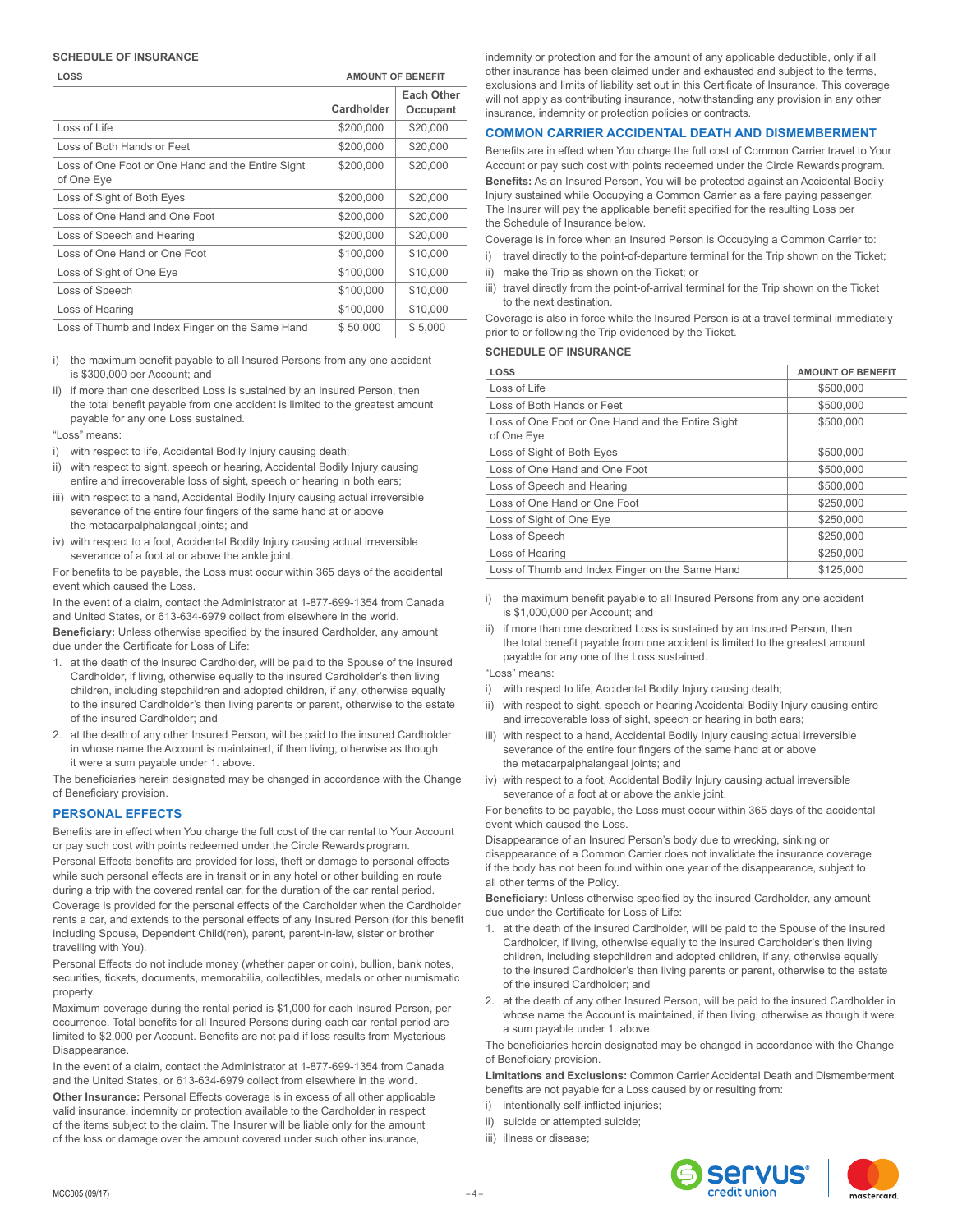- iv) pregnancy or complications of pregnancy, including resulting childbirth or abortion;
- v) bacterial and viral infection except bacterial infection of an Accidental Bodily Injury, or if death results from the accidental ingestion of a substance contaminated by bacteria;
- vi) any act of declared or undeclared war;
- vii) civil disorders;
- viii) an accident occurring while operating or learning to operate, or serving as a member of the crew of any aircraft;
- ix) the commission or attempted commission of a criminal offence; or
- x) an accident occurring while Occupying a water conveyance unless the conveyance itself is involved in an accident which causes the Loss to the Insured Person.

In the event of a claim, contact the Administrator at 1-877-699-1354 from Canada and the United States, or 613-634-6979 collect from elsewhere in the world.

## **BAGGAGE DELAY**

Benefits are in effect when You charge the full cost of Common Carrier travel to Your Account or pay such cost with points redeemed under the Circle Rewards program. **Benefits:** Baggage Delay benefits are available to the Cardholder when, while on a covered Trip, the Cardholder's Property is delayed or misdirected by a Common Carrier for more than 6 hours from the time the Cardholder arrives at the destination on the Cardholder's Ticket. The Insurer will reimburse the Cardholder up to the maximum amount of \$300 for expenses incurred for the emergency purchase of essential items needed by the Cardholder while on a covered Trip and at a destination other than the Cardholder's location of permanent residence.

**Limitations and Exclusions:** The Baggage Delay benefit is limited to \$100 per day per Cardholder up to a maximum of three days and is in excess of all other valid and collectible insurance.

Items not covered for Baggage Delay benefits include, but are not limited to:

- i) contact lenses, eyeglasses or hearing aids;
- ii) artificial teeth, dental bridges or prosthetic devices;
- iii) tickets, documents, money, securities, cheques, travellers cheques and valuable papers; or
- iv) business samples.

In the event of a claim, contact the Administrator at 1-877-699-1354 from Canada and the United States, or 613-634-6979 collect from elsewhere in the world.

## **TRIP CANCELLATION AND TRIP INTERRUPTION**

For these benefits, Insured Person means You and/or Your Spouse, and Your Dependent Children while travelling with You and/or Your Spouse. Benefits are in effect when You use Your Account or Circle Rewards points to pay at least 75% of the Eligible Expenses for a Trip.

## **TRIP CANCELLATION BENEFITS**

You will be reimbursed, up to a maximum of \$3,000 per Account per Trip, for any portion of Eligible Expenses which are not refundable or reimbursable in any manner if, prior to a scheduled departure date, an Insured Person is required to cancel a Trip due to one of the Covered Causes for Cancellation below.

You will be reimbursed for any Rescheduling Expenses which are not refundable or reimbursable in any manner if, prior to the scheduled departure date, an Insured Person chooses to reschedule a Trip due to one of the following covered Causes for Cancellation. The amount payable is the lesser of the Rescheduling Expenses and the amount that would have been paid under this Certificate of Insurance if the Trip had been cancelled outright. Your rescheduled trip will be considered a new Trip under this Certificate of Insurance.

### **Medical Covered Causes for Cancellation**

- i. death of an Insured Person;
- ii. death of an Insured Person's Immediate Family Member occurring after the Trip is booked and within 31 days prior to the scheduled Trip departure date;
- iii. Accidental Bodily Injury or sudden and unexpected sickness of an Insured Person, which did not result from a Pre-Existing Condition and which prevents the Insured Person from starting the Trip. A Doctor must substantiate in writing that prior to the scheduled Trip departure date, he or she advised the Insured Person to cancel the Trip or that the sickness or Accidental Bodily Injury made it impossible for the Insured Person to start the Trip;
- iv. Accidental Bodily Injury or a sudden and unexpected sickness requiring Hospitalization of an Insured Person's Immediate Family Member during the Trip;
- v. Hospitalization of an Insured Person's Immediate Family Member occurring after the Trip was booked and within 31 days prior to the Trip departure date;
- vi. Hospitalization or the death of an Insured Person's Legal Business Partner or Key Employee occurring after the Trip was booked; and
- vii. Hospitalization or the death of an Insured Person's host at destination occurring after the Trip was booked.

### **Non-Medical Covered Causes for Cancellation**

i. an enforceable call of an Insured Person to jury duty or sudden and unexpected subpoena of an Insured Person to act as a witness in a court of law requiring the Insured Person's presence in court during the Trip;

- ii. a written formal notice issued by the Department of Foreign Affairs and International Trade of the Canadian government after booking Your Trip, advising Canadians not to travel to a country, region or city originally ticketed for the Trip for a period that includes an Insured Person's Trip;
- iii. an employment transfer of the Insured Person by the employer with whom the Insured Person was employed on the date the Insured Person booked his or her Trip, which transfer requires the relocation of the Insured Person's principal residence within 30 days before the Insured Person's scheduled Trip departure date;
- iv. a delay causing an Insured Person to miss a connection for a Common Carrier resulting in the interruption of an Insured Person's travel arrangements, including the following:
	- delay of an Insured Person's Common Carrier resulting from the mechanical failure of that carrier;
	- a traffic accident or an emergency police-directed road closure (either must be substantiated by a police report);

### • weather conditions; or

• unexpected or unforeseen earthquake or volcanic eruption.

The benefit under this Covered Cause for Cancellation is the Insured Person's one-way economy fare via the most cost-effective route to the Insured Person's next destination. Outright cancellation of Common Carrier travel is not considered a delay;

- v. a natural disaster that renders an Insured Person's principal residence uninhabitable;
- vi. an Insured Person's quarantine or hijacking; and
- vii. a call to service of an Insured Person by government with respect to reservists military, police or fire personnel.

As soon as a Covered Cause for Cancellation occurs, the Insured Person must cancel the Trip and You must notify the Administrator at 1-877-699-1354 from within Canada and the United States, or 613-634-6979 locally or collect from other countries within 48 hours of the time the Covered Cause for Cancellation arose. **TRIP INTERRUPTION**

You will be reimbursed up to a total maximum of \$2,000 per Account per Trip, for the lesser of the additional charges for the change of ticketing or the cost of one-way economy fare if an Insured Person is prevented from continuing a Trip and must return to his or her province or territory of residence in Canada, as a result of one of the following Covered Causes for Interruption occurring during the Trip.

## **Medical Covered Causes for Interruption**

- i. death of an Insured Person, or an Insured Person's Immediate Family Member during the Trip;
- Accidental Bodily Injury or sudden and unexpected sickness of an Insured Person, which did not result from a Pre-Existing Condition and which, in the sole opinion of the Administrator, based on medical advice provided by the attending Doctor, requires immediate medical attention and prevents the Insured Person from returning from the Trip on the scheduled return date;
- iii. Accidental Bodily Injury or a sudden and unexpected sickness requiring Hospitalization of an Insured Person's Immediate Family Member during the Trip, which was not known to the Insured Person prior to the Trip departure date;
- iv. Hospitalization or the death of an Insured Person's Legal Business Partner or Key Employee;
- v. Hospitalization or the death of an Insured Person's host at destination.

### **Non-Medical Covered Causes for Interruption**

- written formal notice issued by the Department of Foreign Affairs and International Trade of the Canadian government during the Trip, advising Canadians not to travel to a country, region or city originally ticketed for the Trip for a period that includes an Insured Person's Trip;
- ii. a delay causing an Insured Person to miss a connection for a Common Carrier resulting in the interruption of an Insured Person's travel arrangements including the following:
	- a delay of an Insured Person's Common Carrier, resulting from the mechanical failure of that carrier;
	- a traffic accident or an emergency police-directed road closure (either must be substantiated by a police report).
	- weather conditions; or
	- unexpected or unforeseen earthquake or volcanic eruption.
	- The benefit under this Cause for Interruption is the Insured Person's one-way economy fare via the most cost-effective route to the Insured Person's next destination. Outright cancellation of a flight is not considered as a delay;
- iii. a natural disaster that renders an Insured Person's principal residence uninhabitable;
- iv. an Insured Person's quarantine or hijacking; and
- a call to service of an Insured Person by Government with respect to reservists, military, police or fire personnel.



mastercard